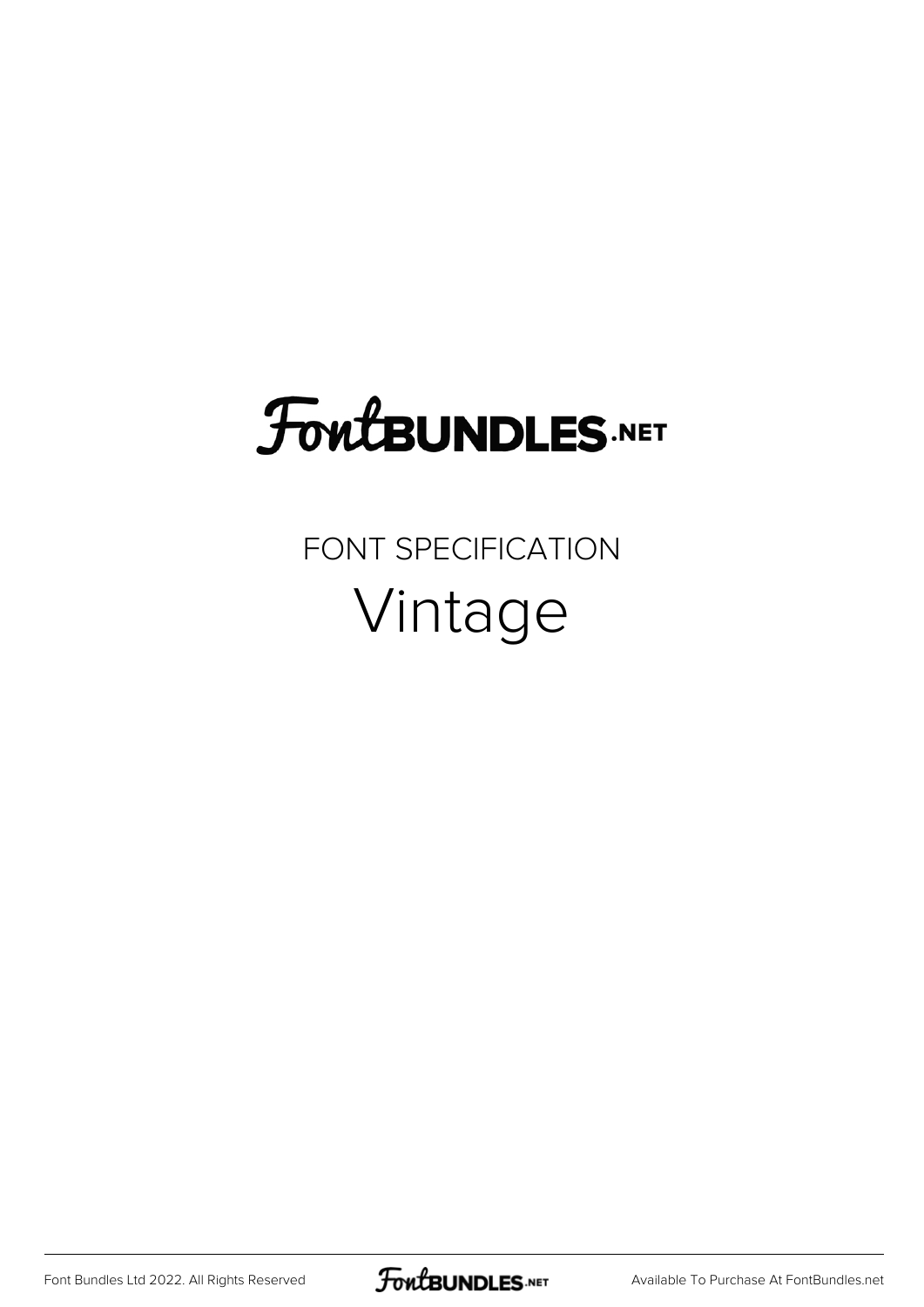#### Vintage - Regular

**Uppercase Characters** 

## ABCDEFGIPITKIMMOPQPS TUVWXYZ

Lowercase Characters

### abcdefghijklmnopgrstuvwxyz

**Numbers** 

#### 0123456789



All Other Glyphs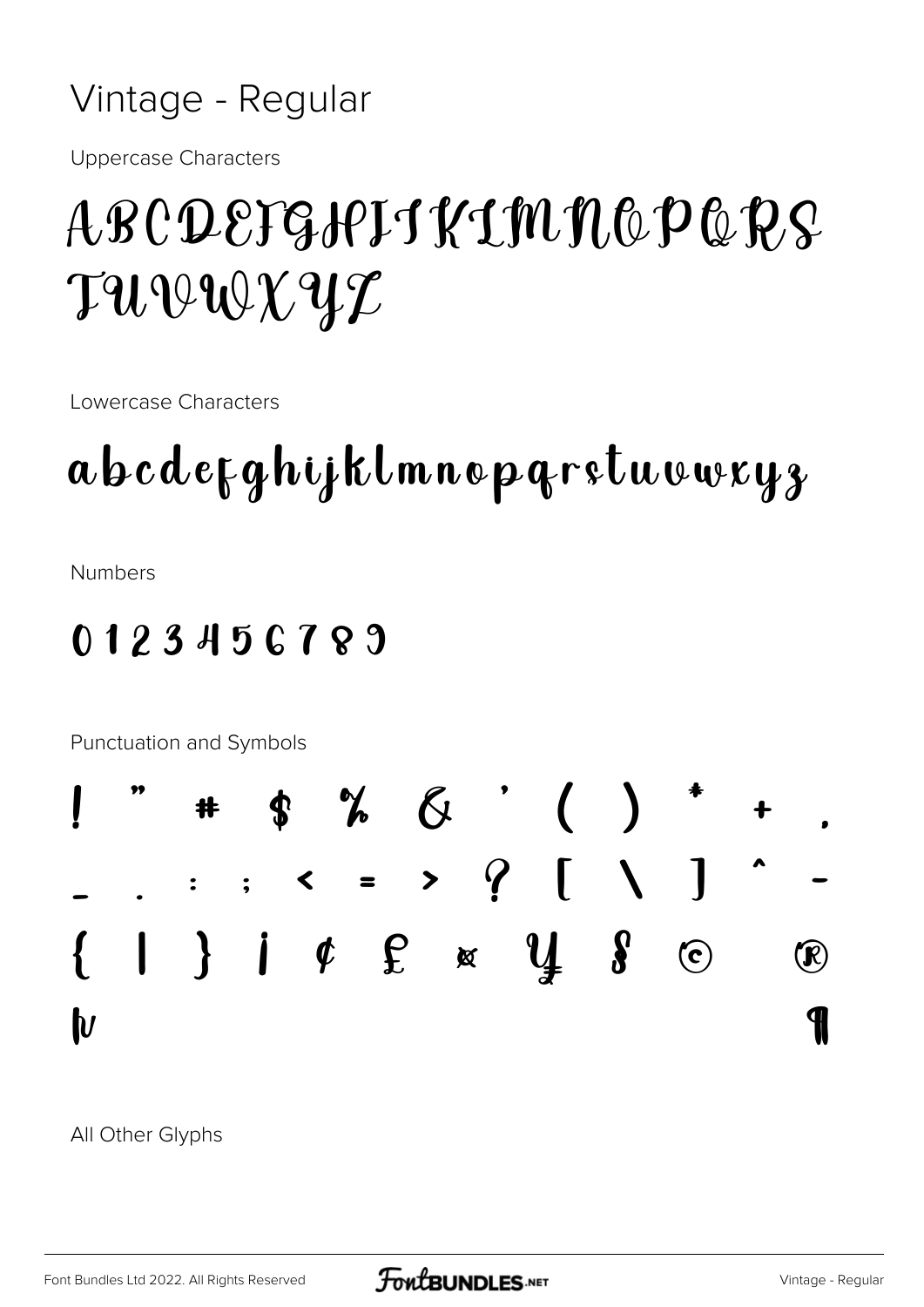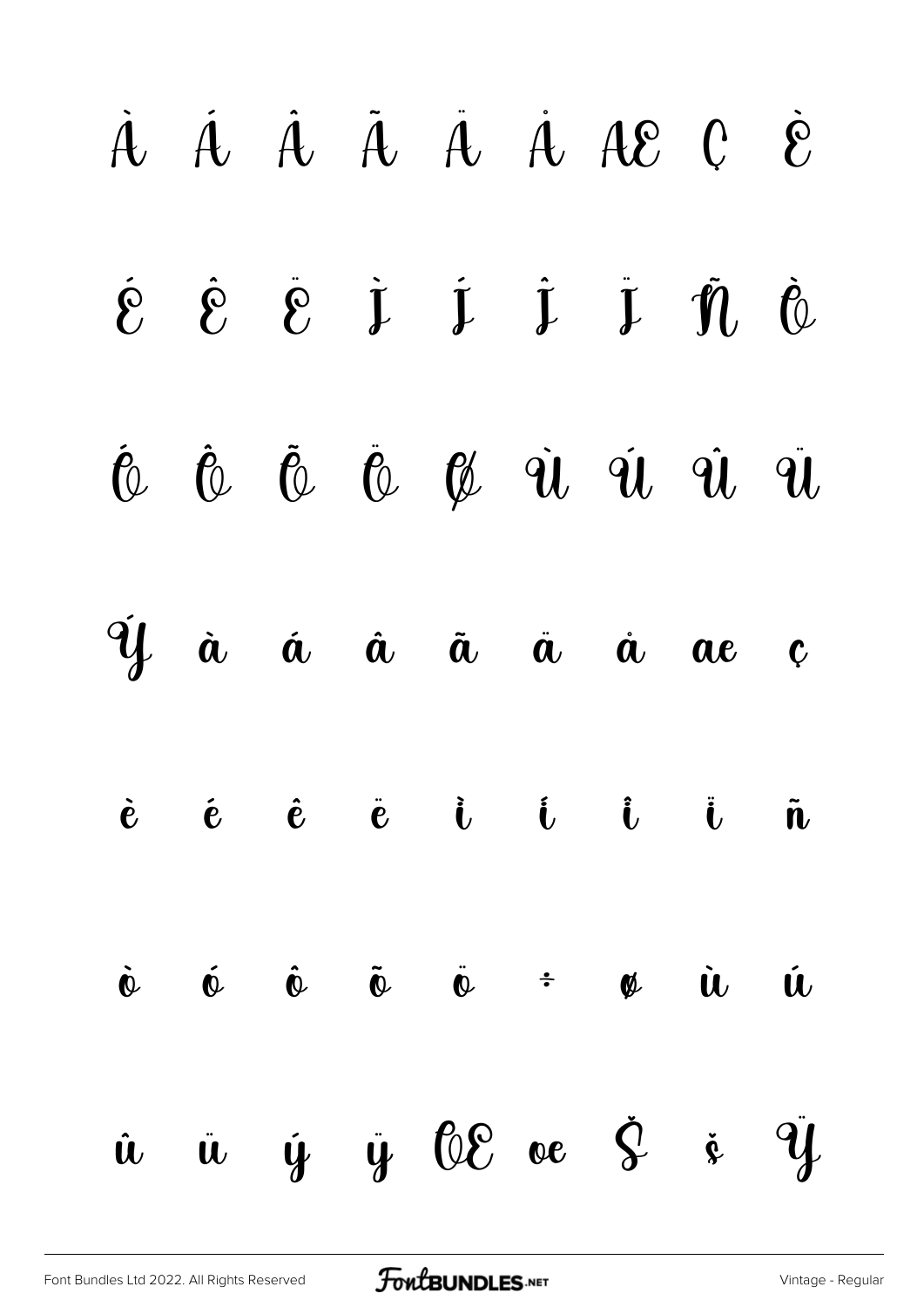$$
\mathcal{A}_{\mathcal{A}}\mathcal{A}_{\mathcal{A}}\mathcal{A}_{\mathcal{A}}\mathcal{A}_{\mathcal{A}}\mathcal{A}_{\mathcal{A}}\mathcal{A}_{\mathcal{A}}\mathcal{A}_{\mathcal{A}}\mathcal{A}_{\mathcal{A}}
$$

cepcei cej cepcel cemcen ceo cep

 $y$ g gg ce a ce b ce ce d ce o ce ce q

posqos, ros pos tos uos uos uos ros

 $g$ ez hez iez jez kez lez mez nez oez

T t bez as des es pos  $\kappa$  $\boldsymbol{\mathcal{T}}$ 

 $\dot{\gamma}$  , , , , ,  $\gamma_o$  ( ) if  $\alpha$